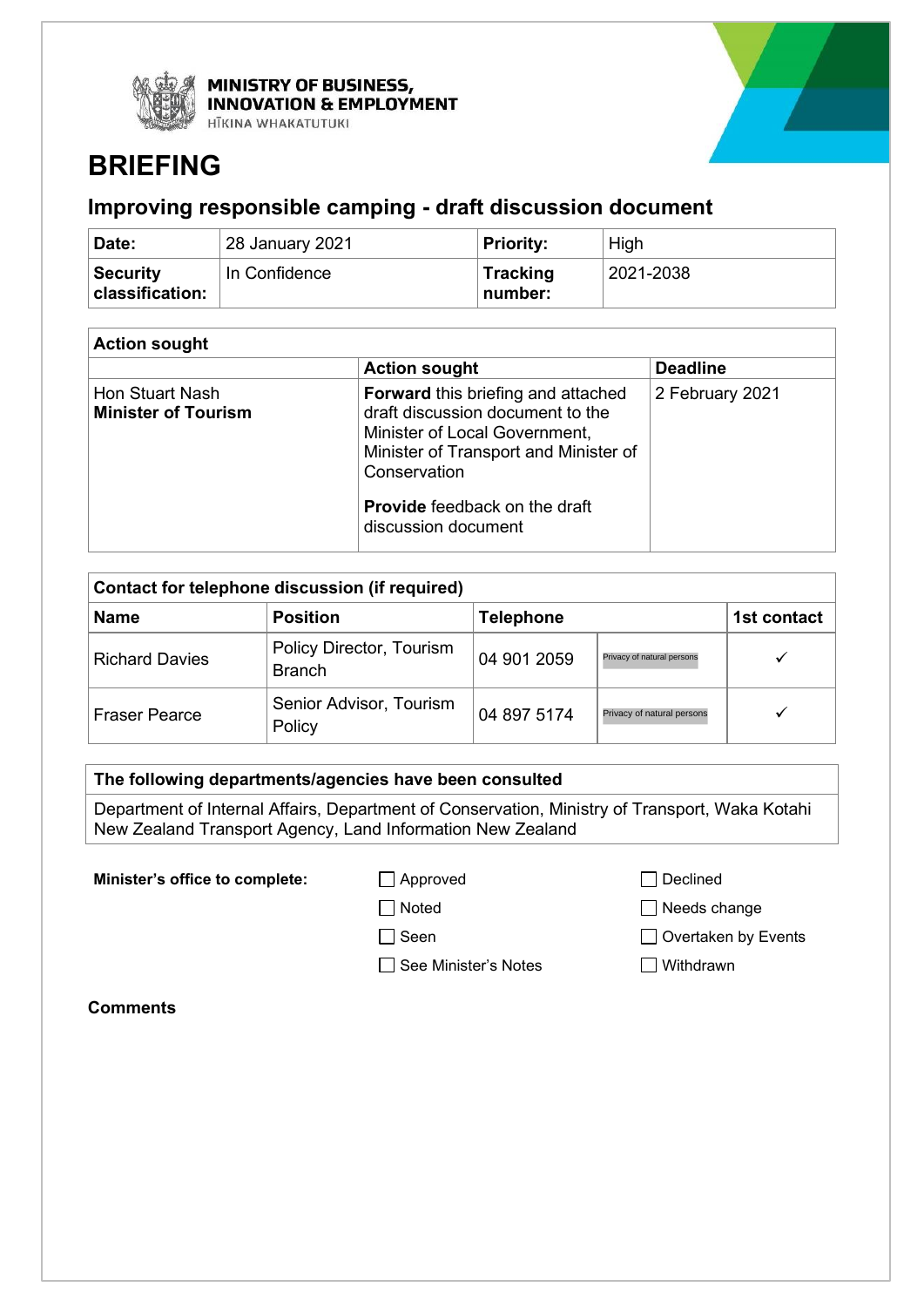

# **BRIEFING**

## **Improving responsible camping - draft discussion document**

| Date:                              | 28 January 2021 | <b>Priority:</b>           | High      |
|------------------------------------|-----------------|----------------------------|-----------|
| <b>Security</b><br>classification: | In Confidence   | <b>Tracking</b><br>number: | 2021-2038 |

### **Purpose**

To seek feedback on your draft discussion document to improve responsible camping in New Zealand. Three options are included in the draft discussion document:

- 1. Require vehicles with purpose-built sleeping facilities to contain a toilet.
- 2. Require freedom campers to use a vehicle with a toilet, unless they are staying at a site with toilet facilities.
- 3. Improve the regulatory tools for government land managers

The discussion document is attached as **Annex two**.

### **Recommended actions**

The Ministry of Business, Innovation and Employment recommends that you:

a **Provide** feedback to MBIE on the draft discussion document

#### *Agree/Disagree*

b **Forward** the attached documents to the Minister of Local Government, Minister of Transport and Minister of Conservation

*Agree/Disagree*

c **Discuss** the draft discussion document with the Minister of Local Government, Minister of Transport and Minister of Conservation in the week beginning 8 February 2021

*Agree/Disagree*

d **Note** that MBIE will provide you with an updated discussion document, along with draft Cabinet Paper and Regulatory Impact Statement by 25 February 2021.

*Noted*

Richard Davies **Policy Director, Tourism Branch** Labour, Science and Enterprise, MBIE

Hon Stuart Nash **Minister of Tourism**

..... / ...... / ......

28 / 01 / 2021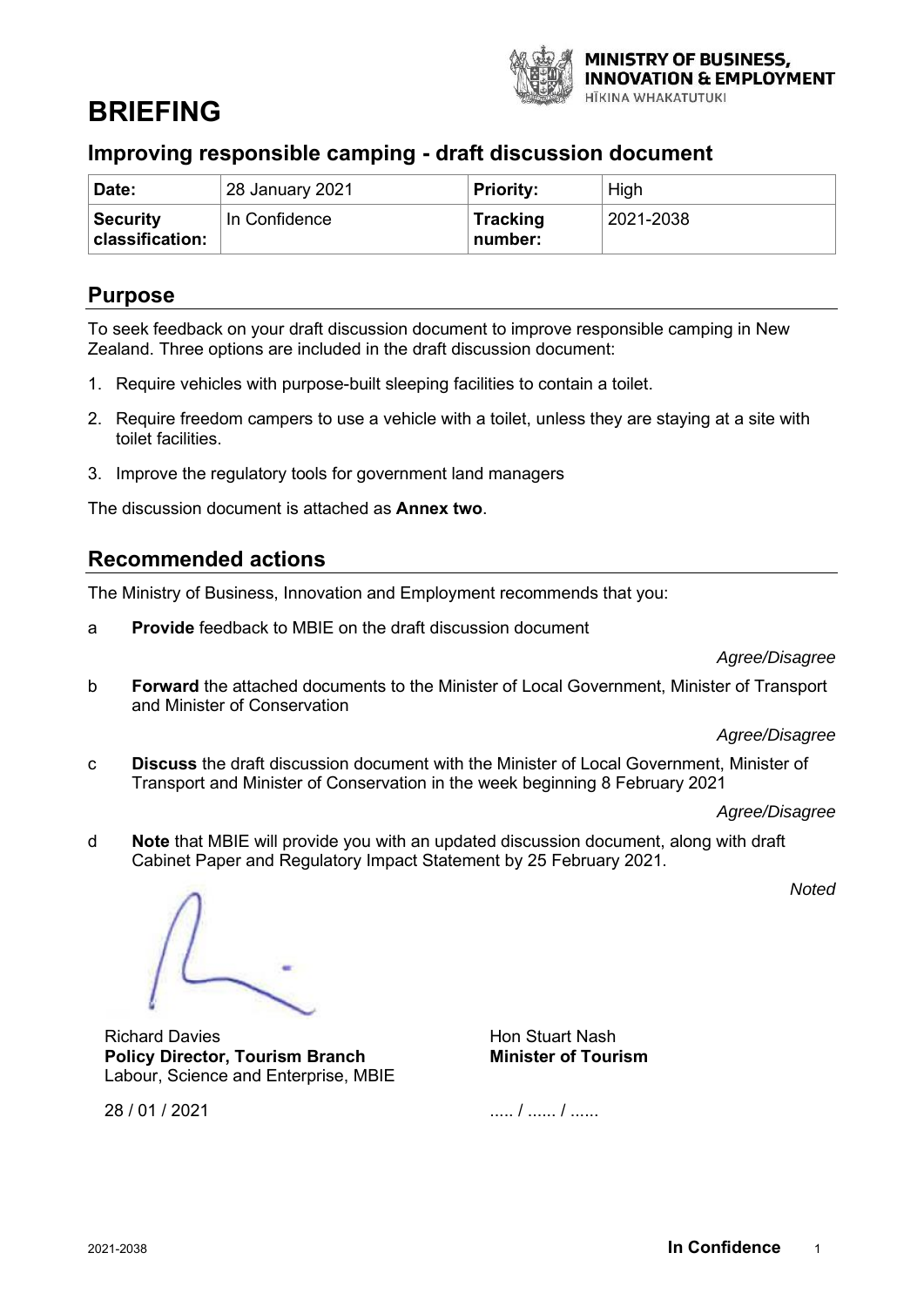### **Background**

- 1. On 13 December 2020 you directed officials to progress work on strengthening the regulatory system for vehicle-based responsible camping (2021-1738 refers). You instructed us to prepare a draft discussion document for public consultation which includes the option to ban the hire, lease and use of vehicles with purpose-built sleeping facilities which are not certified as self-contained.
- 2. At your meeting with officials on 26 January 2021, you gave further direction on the highlevel timeframe and proposals to include in the draft discussion document and the 2021 Legislation Programme Bid (2021-2039 refers). You requested that the discussion document include consultation on:
	- a. how the Self-Contained Vehicle Standard (SCVS) could be strengthened (its administration and/or content); and
	- b. the scale of options for penalties, including vehicle confiscation.

### **Draft discussion document**

- 3. A draft discussion document is attached for your feedback. The discussion document provides an overview of responsible camping in New Zealand as well as the SCVS, and invites feedback on:
	- a. Government's vision for responsible camping in New Zealand.
	- b. Three proposed options:
		- i. Require vehicles with purpose-built sleeping facilities to contain a toilet. Under this option the sale, lease and use of such vehicles would be prohibited if they are not certified as having a toilet. The requirement for a toilet could be achieved either through prescribing the requirements relating to a toilet (including potentially a fixed toilet) or specifying that the vehicle must meet the SCVS.
		- ii. Require freedom campers to use a vehicle with a toilet, unless they are staying at a site with toilet facilities. There would be exceptions: public conservation lands and regional parks, where freedom camping without a toilet is normal; and urban areas, where freedom camping is able to be managed through bylaws.
		- iii. Improve the regulatory tools for government land managers. This option could be implemented alongside either of the first two options or stand alone. It could entail:
			- higher penalties for infringements
			- creating a regulatory system for self-contained vehicles (register of vehicles, accreditation and auditing of issuing authorities and testing officers).
	- c. The SCVS, and whether the requirements for self-containment need to be higher.
	- d. Transition arrangements.

#### **Penalties to include in draft discussion document**

4. At your meeting with officials on 26 January, you indicated that you wanted the draft discussion document to include vehicle confiscation as an option for penalty for noncompliance. The document seeks feedback on what level infringement fees should be set at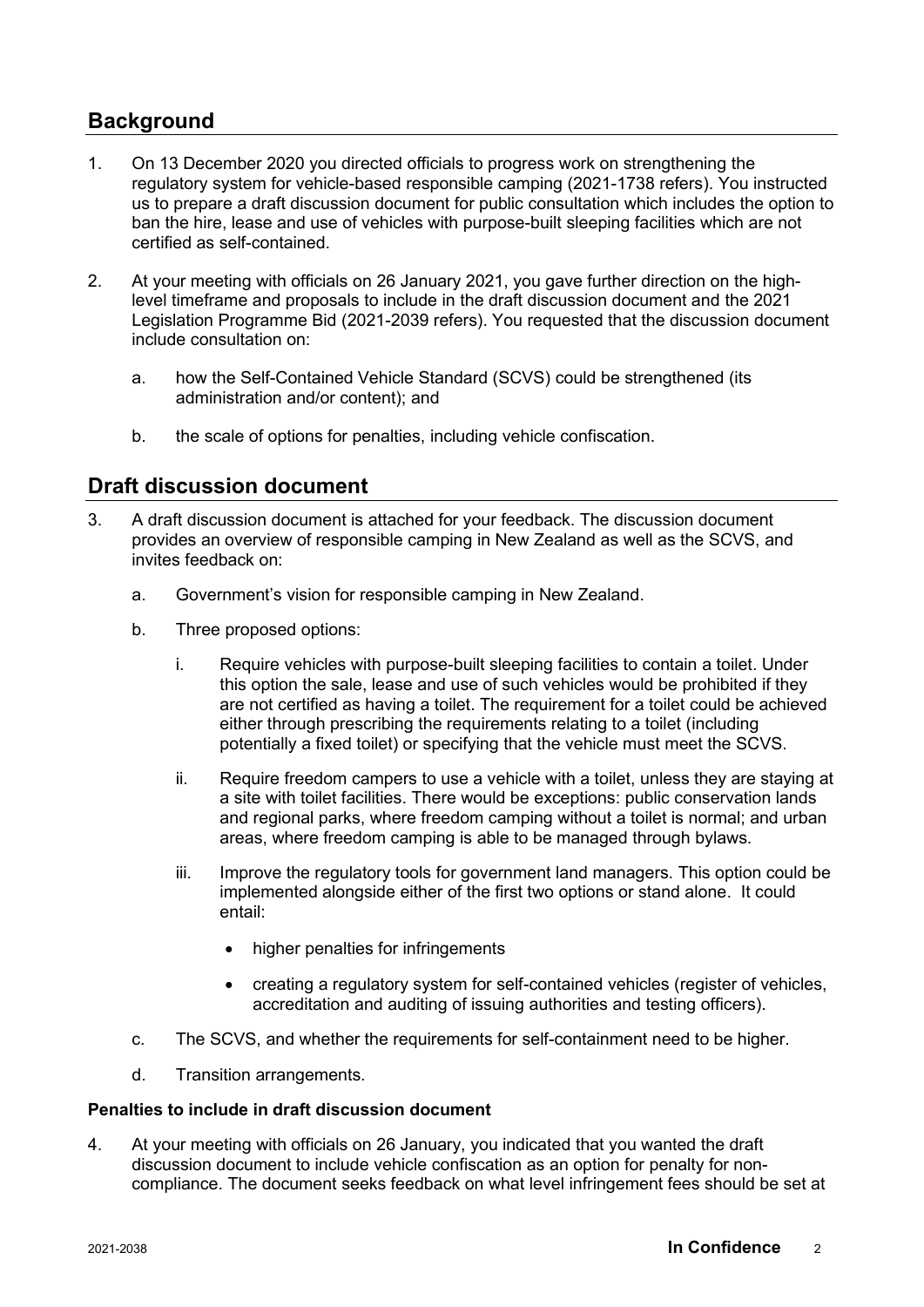and also asks whether the existing confiscation power in the Freedom Camping Act 2011 should have a lower threshold.

#### *The Freedom Camping Act 2011 allows for vehicle seizure*

- 5. Section 37 of the Freedom Camping Act 2011 (the Act) allows enforcement officers to seize and impound property in a local authority area or on conservation land:
	- a. if the property has been or is being used in the commission of an offense; and
	- b. if it is reasonable in the circumstances to seize and impound the property or it is necessary for public health and safety, to protect flora or fauna, to ensure access, or to prevent ongoing commission of the offence; and
	- c. if someone is in the vehicle at the time, the officer must give the person an opportunity to stop committing the offence
- 6. Any seized property must be returned if the property is, in the future, not likely to be used in any offence of the kind for which it was seized; and the owner has paid, or will pay, the costs associated with seizing, impounding, transporting and storing the property.

#### *Government would need to consider the proportionality of offending if it was to strengthen the penalty regime*

- 7. The Ministry of Justice guidelines on infringement schemes advises that consideration must be given to:
	- a. the level of harm involved in the offending
	- b. the affordability and appropriateness of the penalty for the target group
	- c. whether the proposed fee is commensurate with the infringement fees for other comparable infringement offences.

#### *Comparable penalties and infringement fees*

- 8. Confiscation of vehicles is generally limited to incidents involving danger to others (such as reckless driving, or drunk driving), or debt recovery. However, as noted above, the Act allows for vehicle confiscation in a relatively wide range of serious circumstances. Officials need to explore in more detail in what further circumstances vehicle confiscation would be considered a proportionate penalty. The discussion document asks whether it should be available as a penalty for non-compliant vehicles (under any of the options).
- 9. The Ministry of Justice guidance suggests that higher infringement fees (greater than \$1000) should be limited to deterring offending where a significant economic benefit can result for the offender, for example avoiding Road User Charges. It is possible the sale of vehicles may fall within this definition, and officials will seek further legal advice on this.
- 10. There are two other regimes that are worth considering when setting infringement fees:

| Regime                             | Infringement                               | <b>Fine</b>  | <b>Primary driver for</b><br>regime |
|------------------------------------|--------------------------------------------|--------------|-------------------------------------|
| <b>Warrant of Fitness</b><br>(WOF) | Vehicle without a<br>current WOF           | \$200        | Safety                              |
|                                    | Operating an unsafe<br>vehicle of the road | Up to \$2000 | Safety                              |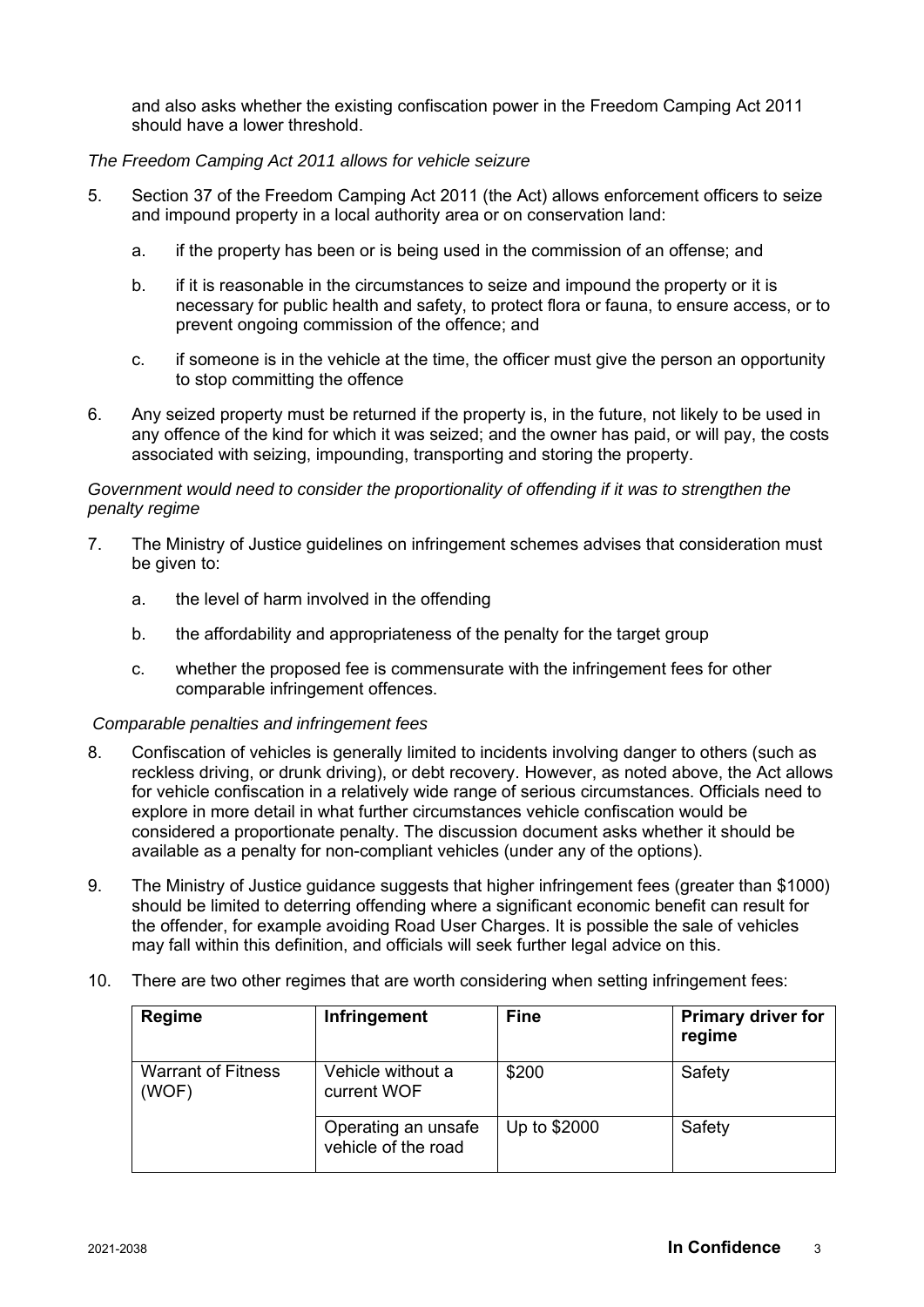| $$10 - $60$<br>parking fee, parking<br>in prohibited spaces | Parking | Exceeding parking<br>limit, not paying | Varies significantly | Rationing,<br>Nuisance |
|-------------------------------------------------------------|---------|----------------------------------------|----------------------|------------------------|
|-------------------------------------------------------------|---------|----------------------------------------|----------------------|------------------------|

11. In terms of proportionality, failing to meet self-contained vehicle requirements and the potential nuisance that would create, would likely fall somewhere between the two regimes in the table above.

# **Further information on the SCVS**

- 12. At your 26 January 2021 meeting with officials, you requested clarification about the minimum requirements for the SCVS, and whether a bucket could qualify as a toilet under the SCVS.
- 13. Under the SCVS, a vehicle that has a bucket for a toilet should not be certified by the testing officer as meeting the standard. However, as there is no register of certificates of selfcontainment, we are unable to determine whether some testing officers have inappropriately signed off such an arrangement.
- 14. The key minimum requirements of the SCVS are that the vehicle is:
	- a. Equipped with a toilet that is adequately secured when travelling and is usable within the vehicle, including sufficient head and elbow room whenever required, even with the bed made up. The toilet must provide sufficient waste holding capacity for the occupants for a minimum of three days. The SCVS defines toilet types as follows:
		- i. cassette toilet a fixed toilet with a removable holding tank
		- ii. composting toilet a toilet that is an aerobic processing system to treat human waste, by composting. Where any waste water is separated it shall be via a black water tank
		- iii. efficiency flushing toilet a toilet which is flushed by a small volume of water
		- iv. marine toilet a fixed flushing toilet with a macerator pump, either manual or electrically operated
		- v. permanent toilet a toilet that is permanently fixed inside the motor caravan
		- vi. portable toilet a toilet with its own holding tank, the toilet is not fixed to the motor caravan.
	- b. Provided with a sealable solid waste container for rubbish
	- c. Fitted with water supply tank(s), having a capacity of not less than  $4 \, L$  per person for a minimum of three days – transportable, individual containers are acceptable
	- d. Equipped with a sink
	- e. Provided with waste tank(s) to receive all the waste water from permanently installed fixtures, with corresponding capacity.
- 15. The SCVS also defines motor caravan and caravan. A motor caravan is a motor vehicle, which can be used as a place of abode, and contains facilities for cooking, eating, sleeping and washing, and is not a passenger service vehicle. A caravan is a structure defined for human habitation, capable of being moved from one place to another by being towed or transported on another vehicle.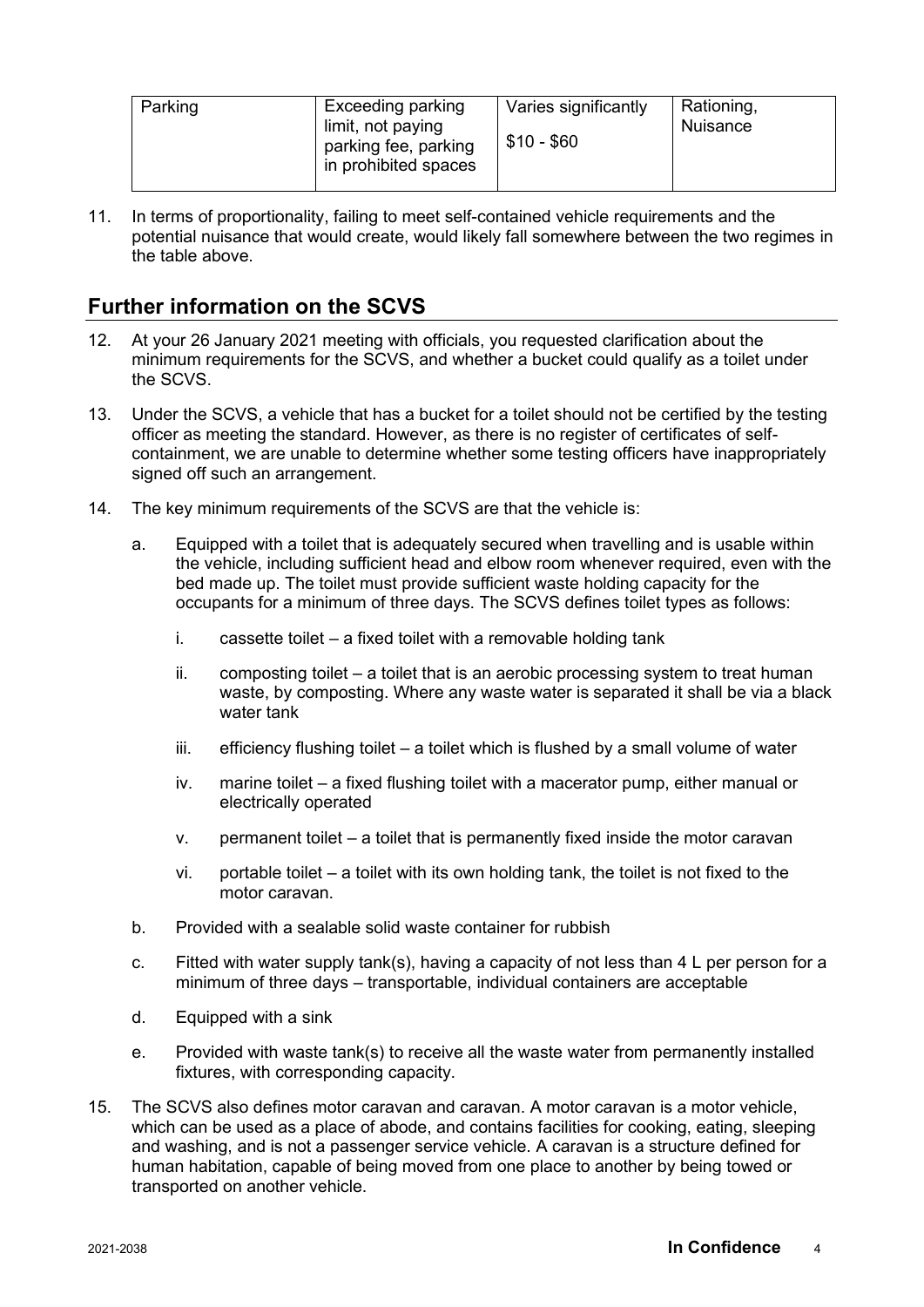16. The Responsible Camping Working Group has not advised of any widespread concerns with the SCVS. However, it has previously advised government that the administration and government support of the SCVS could be strengthened. The Working Group noted that improvements could include increasing penalties and introducing a national database for self-contained vehicles.

### **Other agencies' views**

- 17. We have held preliminary discussions about the options we have included in the draft discussion document with the Department of Conservation, Department of Internal Affairs, Ministry of Transport, Waka Kotahi I New Zealand Transport Agency and Land Information New Zealand.
- 18. The agencies have expressed reservations about option 1, and have not indicated any views about option 2. DIA and DOC support option 3, as this aligns very closely with the recommendations of the Responsible Camping Working Group.
- 19. A particular reservation about option 1 raised by the Ministry of Transport and Waka Kotahi is that the transport regulatory system, and Waka Kotahi as the regulator, are not the appropriate means for regulating self-containment of vehicles. They note that the transport regulatory system is restricted to safety.

### **Public Consultation**

- 20. In order to meet your preferred timeframe, we recommend a four-week consultation period, across March and April 2021. The public consultation will likely include:
	- a. email and paper submissions
	- b. an online form, which will support submissions analysis
	- c. public meetings at locations in New Zealand which experience high numbers of freedom campers
	- d. targeted meetings with key stakeholders including industry, local government and user groups
	- e. Māori groups.
- 21. Further information on public consultation will be included in a future briefing to you.

### **Next steps**

#### **Upcoming meetings**

- 22. We recommend circulating this briefing and the draft discussion document to your ministerial colleagues with an interest in this policy issue (Ministers of Local Government, Transport, and Conservation), and discussing it with them during the week of 8 February 2021. These Ministers have an interest in the legislation which the regulatory proposals could amend.
- 23. You are also attending a Responsible Camping Working Group meeting on 11 February, which we will provide an event briefing for.
- 24. Both meetings would provide you with the opportunity to further test your policy proposals.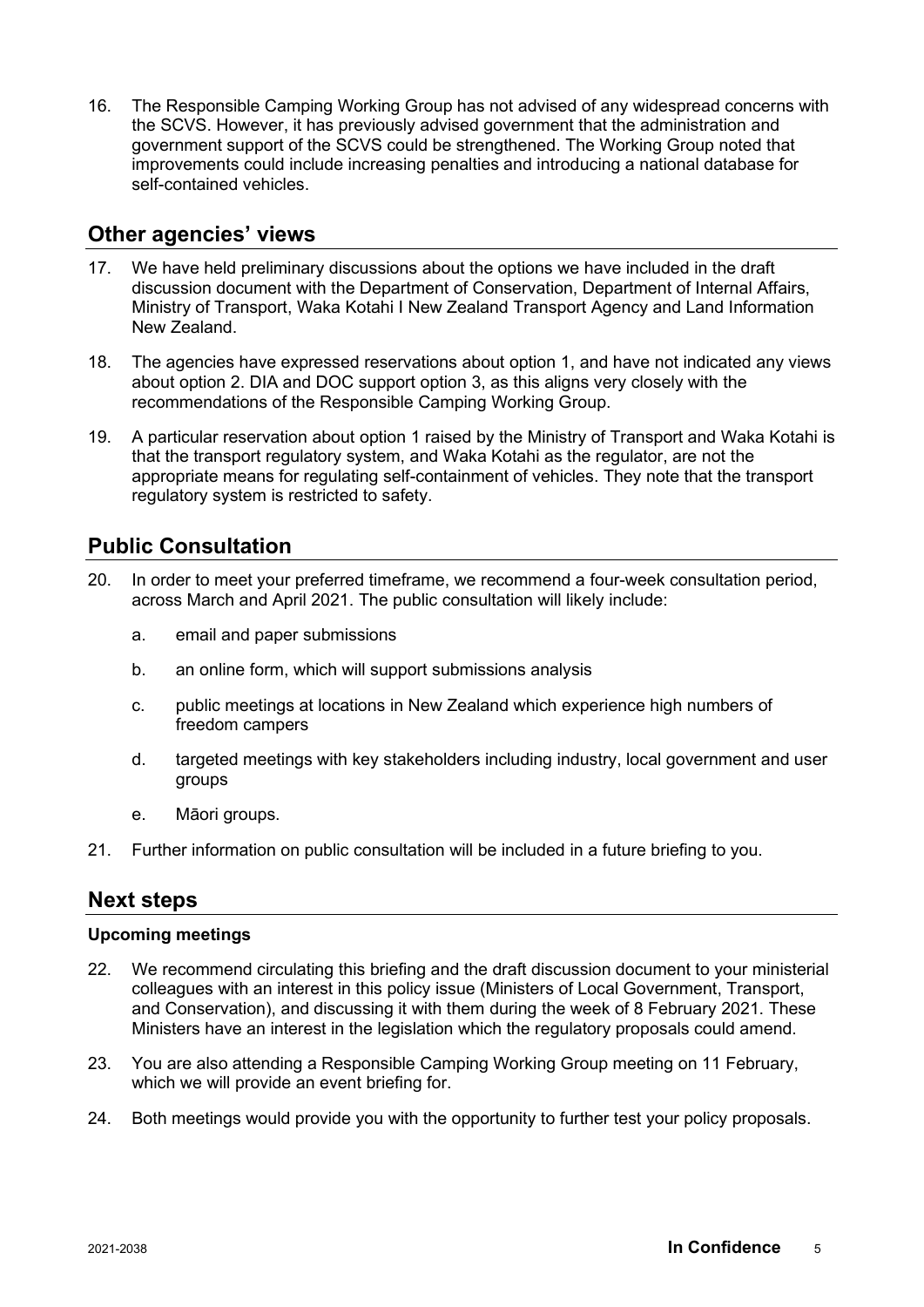#### **Updated materials for public consultation**

- 25. We will provide you with an amended discussion document, draft Cabinet paper and Regulatory Impact Statement by 25 February 2021. This would see you undertaking any further ministerial consultation and providing final directions to officials in the subsequent days, and the papers being lodged with Cabinet Office on 4 March for Cabinet Economic Development Committee on 10 March. The detailed timeline is attached at Annex One.
- 26. We will also use the weekly report to update you on any minor amendments or queries relating to the draft discussion document.

#### **Annexes**

Annex one: Timeline

Annex two: Draft Discussion Document